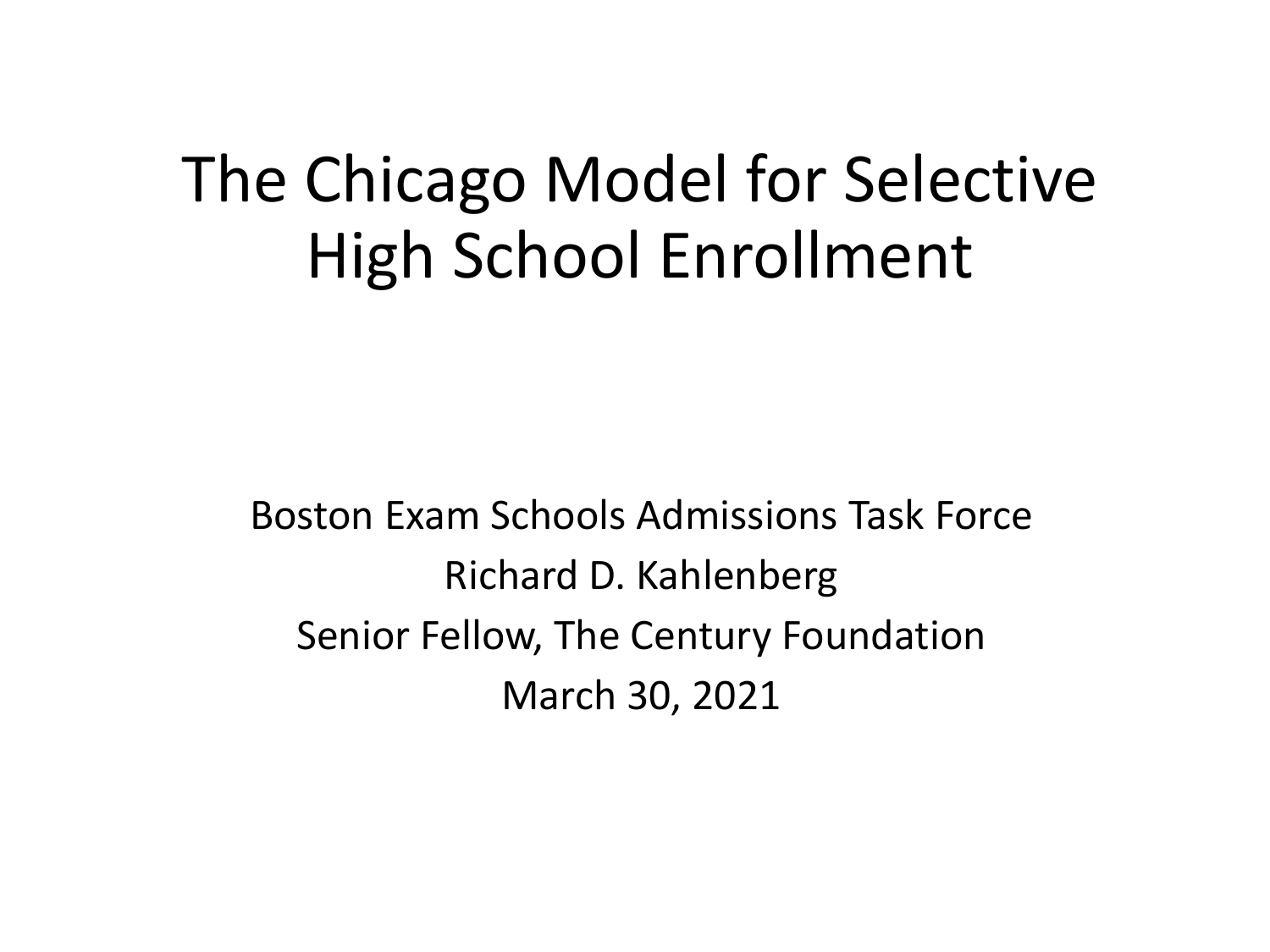#### Two Goals of Chicago System

To improve opportunities for students by:

1) providing all students with the benefits of a diverse learning environment (racially and economically);

2) identify talent in a manner that recognizes not only achievement levels but distance travelled/obstacles overcome.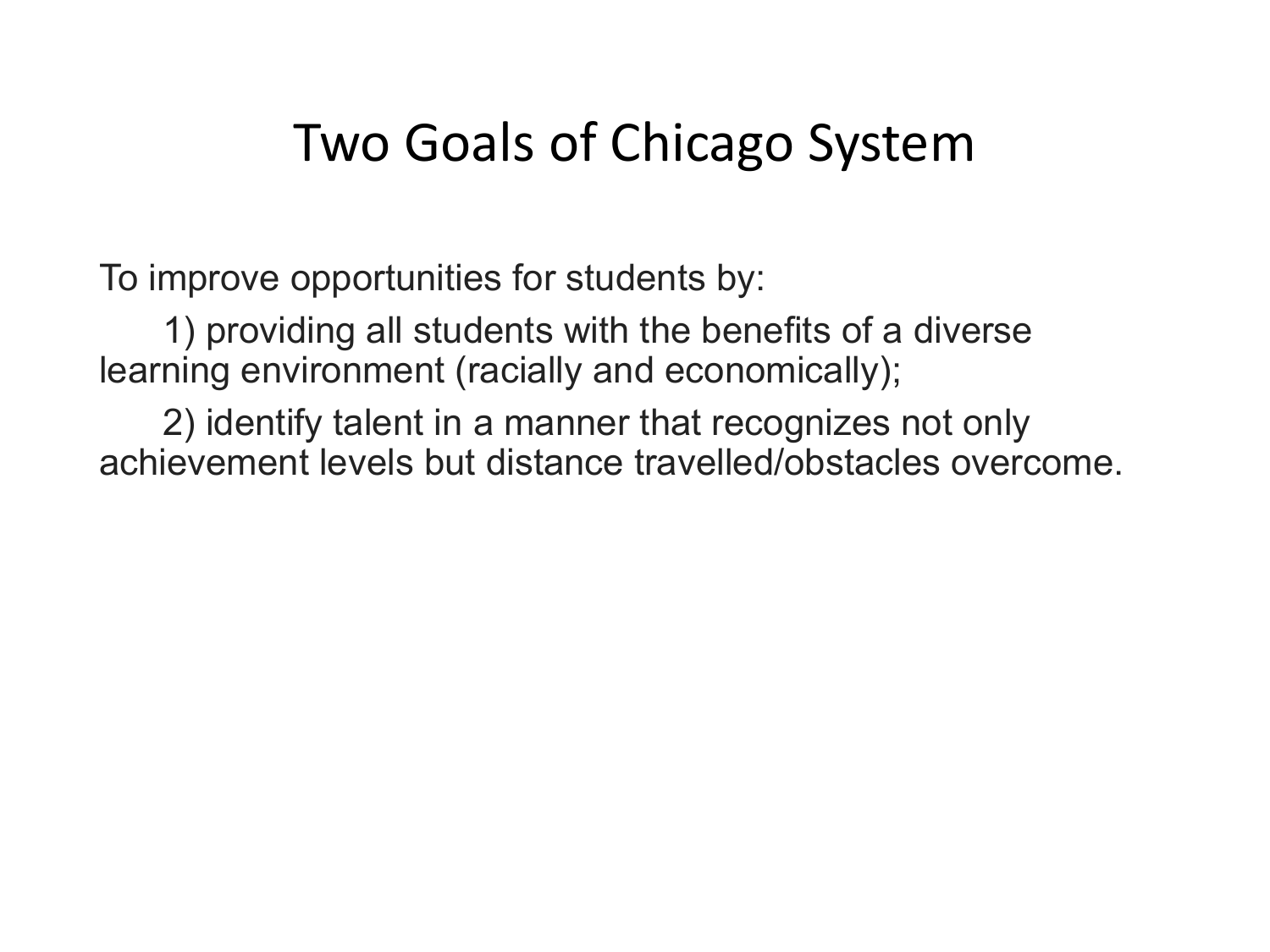### Benefits of Diversity for All Students

- Research that "diversity makes us smarter."
- Richer discussions lead to enhanced learning, something recognized by elite colleges.
- Job skills to navigate diversity in the workforce. Bridge-building skills are valued.
- Employers fire more often for inability to get along with others as compared to incompetence.

Sources: Berends & Penaloza (2010) Antonio et al, (2004) Marin (2000), Johnson & Johnson (1994), cited in Kahlenberg and Potter, A Smarter Charter (2014), p. 63.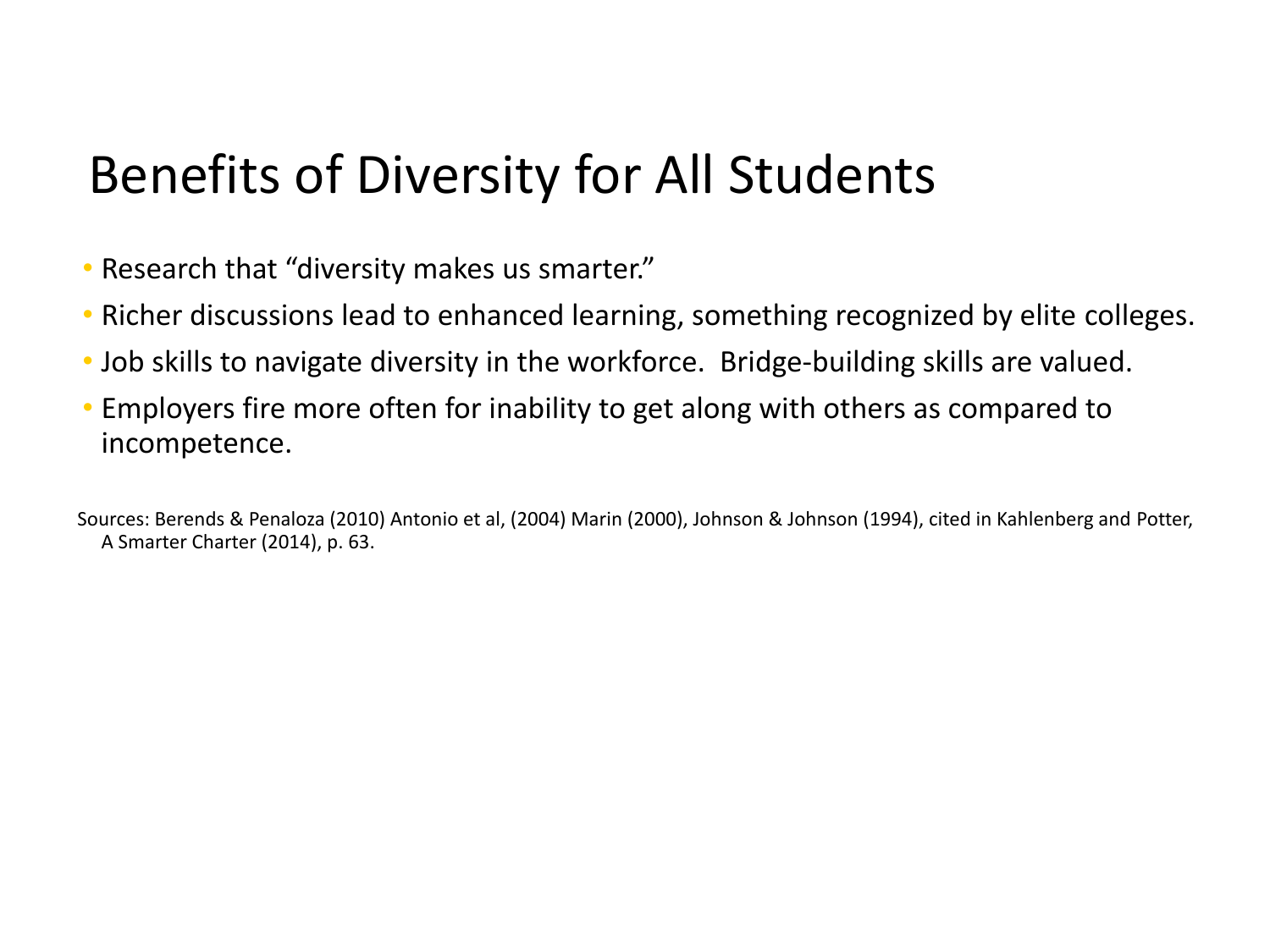## Using Socioeconomic Considerations to Create Both Socioeconomic and Racial **Diversity**

- Legal constraints on using race: Parents Involved in Community Schools v. Seattle (2007)
- Political constraints: Gallup poll finding 63%-36% opposition to race as a factor in selective college admissions, but 61%-39% support for considering family economic circumstances in admissions (Source Scott Jaschik, "Poll: Public Opposes Affirmative Action," Inside Higher Ed, July 8, 2016).
- Socioeconomic criteria, especially those that look at neighborhood poverty, are highly correlated with race. Black and Latino families with incomes in excess of \$75,000 live in neighborhoods with higher poverty rates than white families earning less than \$40,000. (Source: John R. Logan, Separate and Unequal: The Neighborhood Gap for Blacks, Hispanics and Asians in Metropolitan America, US2010 Project, July 2011, http://www.s4.brown.edu/us2010/Data/Report/report0727.pdf, p. 5)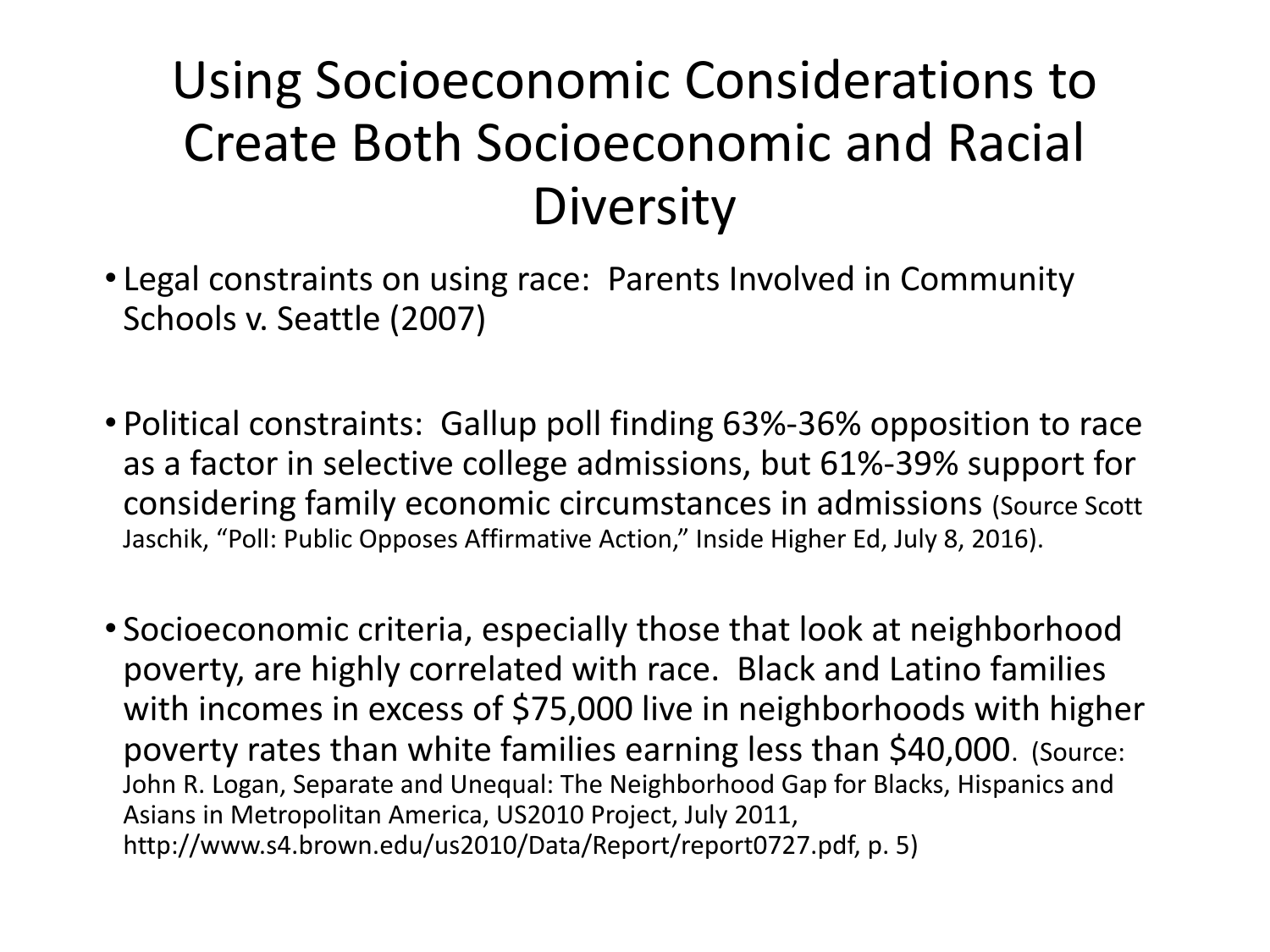### Chicago Model

- •Consider state test scores (1/3); grades (1/3) & special admissions exam (1/3)
- •30% admitted by strict academic criteria; and 70% by academic criteria considering socioeconomic obstacles overcome (17.5% from each of 4 socioeconomic tiers).
- •Socioeconomic tiers consider Census Tract data looking at 6 factors: 1) parental income, 2)parental education, 3) homeownership rates, 4) proportion single-parent household 5) proportion non-English speaking 6) Home school performance.

Sources: Richard D. Kahlenberg, "Elite, Separate, Unequal," New York Times, June 22, 2014; Chicago Public Schools, http://www.cpsboe.org/content/documents/boardmeetingmagnetselectivepolicypresentation.pdf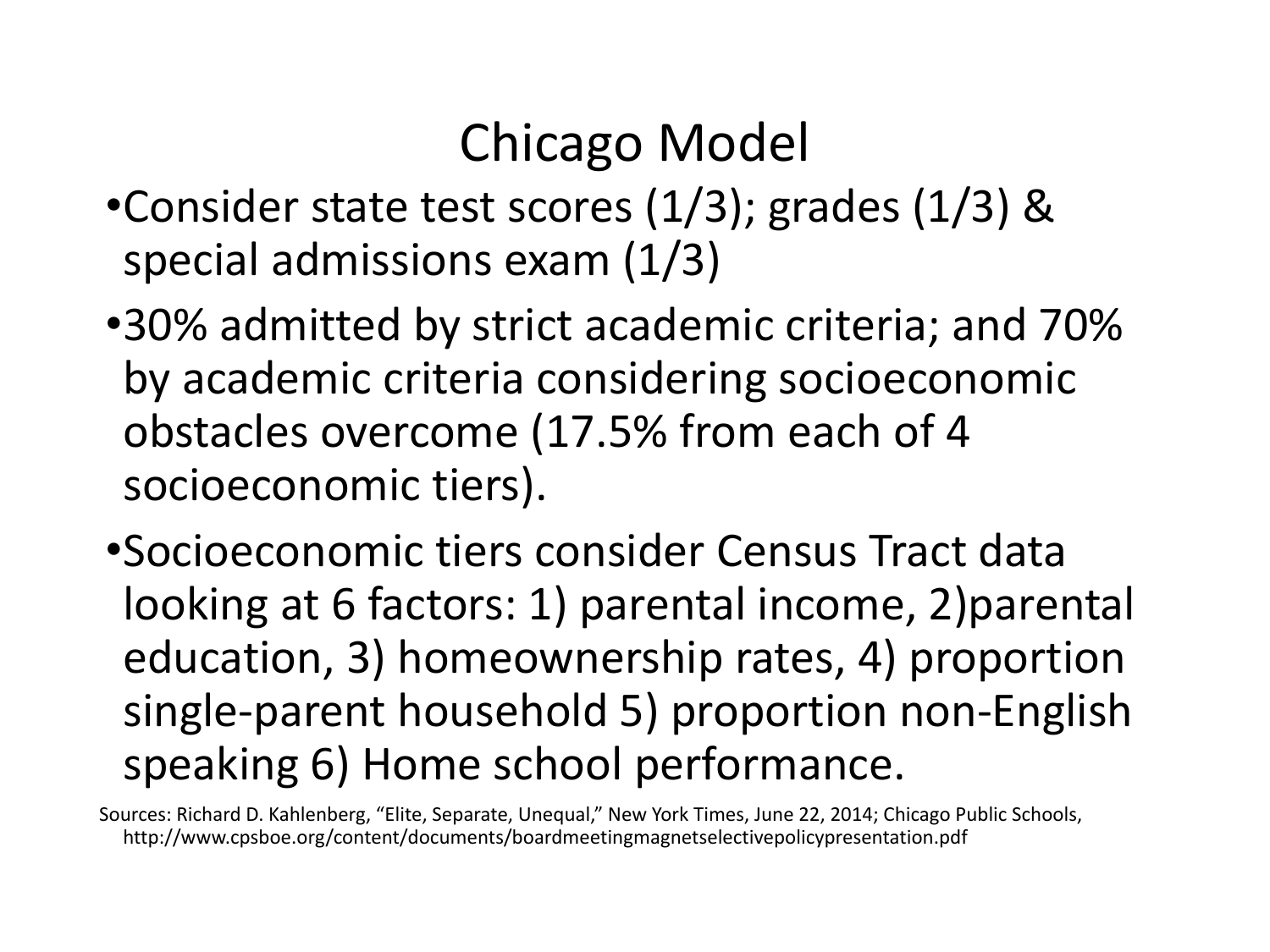#### Map of Chicago by Census Tract Tiers

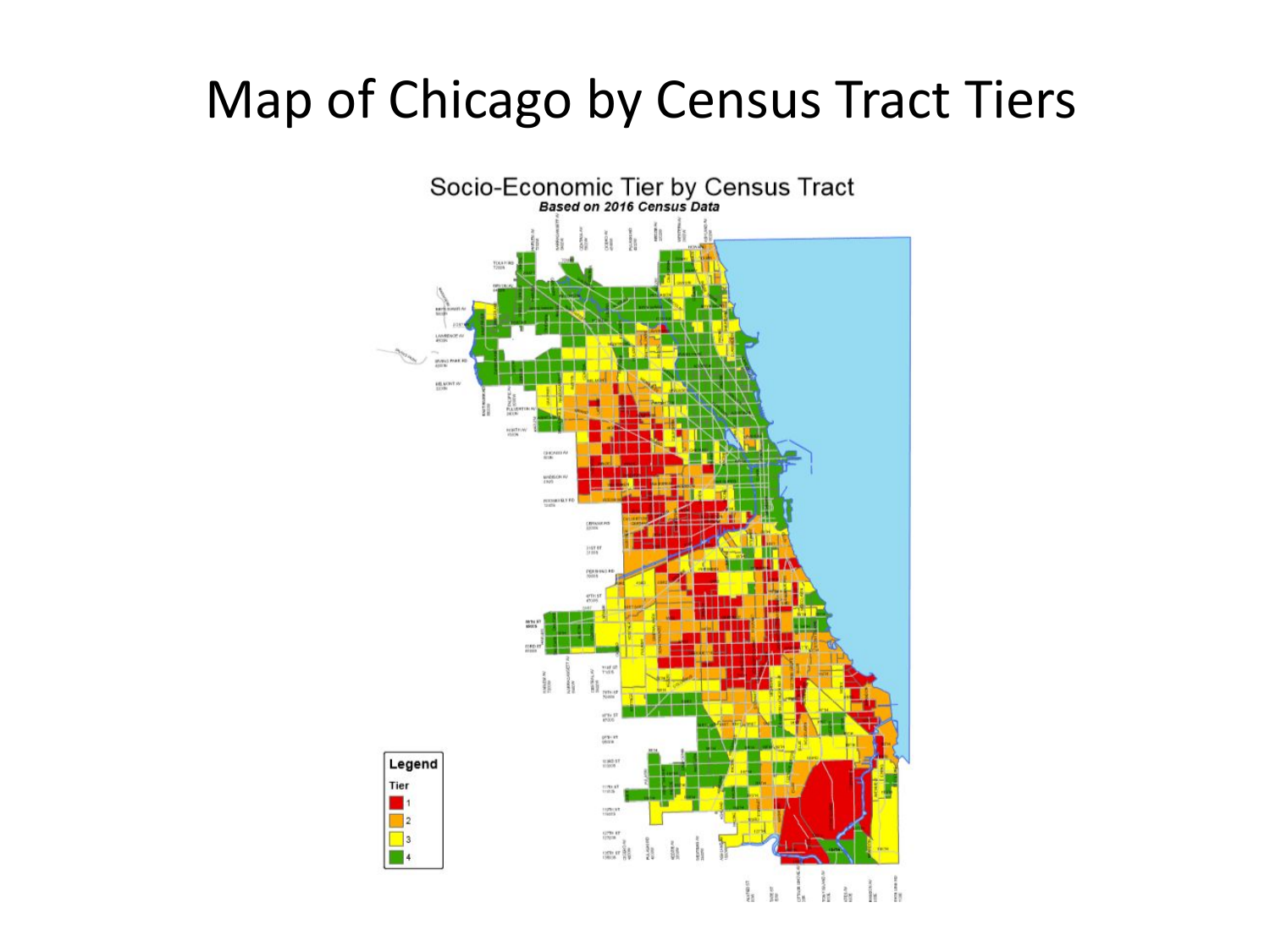## Possible Tweaks on Chicago Plan used in Charlotte-Mecklenburg NC for non-selective magnet schools

- •Three socioeconomic tiers low, medium and high -- not four
- •Weight parental education more heavily than other factors. (In Chicago, all 6 factors are equally weighted).
- •Rely on Census data but supplement with individual family data on parental income and education (self-reported).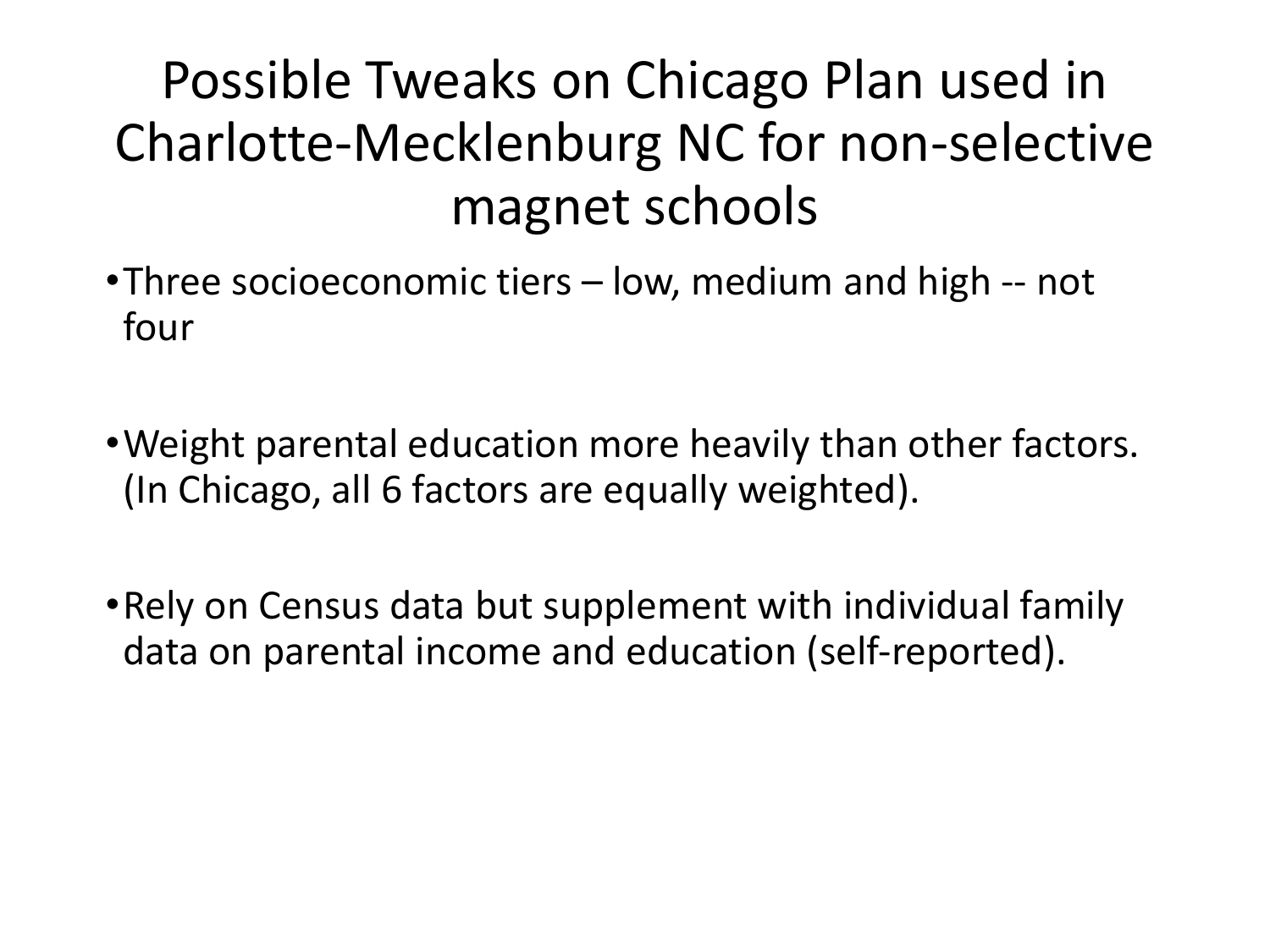## Brooking 2019 Study of Exam Schools (Race)

#### Selective high schools racially unrepresentative



Source: Authors' calculations using 2015 U.S. Department of Education Data.

**BROOKINGS** 

Richard V. Reeves and Ashley Schobert, "Elite or elitist? Lessons for colleges from selective high schools ," Brookings Institution, July 31, 2019. https://www.brookings.edu/research/elite-or-elitist-lessons-for-colleges-from-selective-high-schools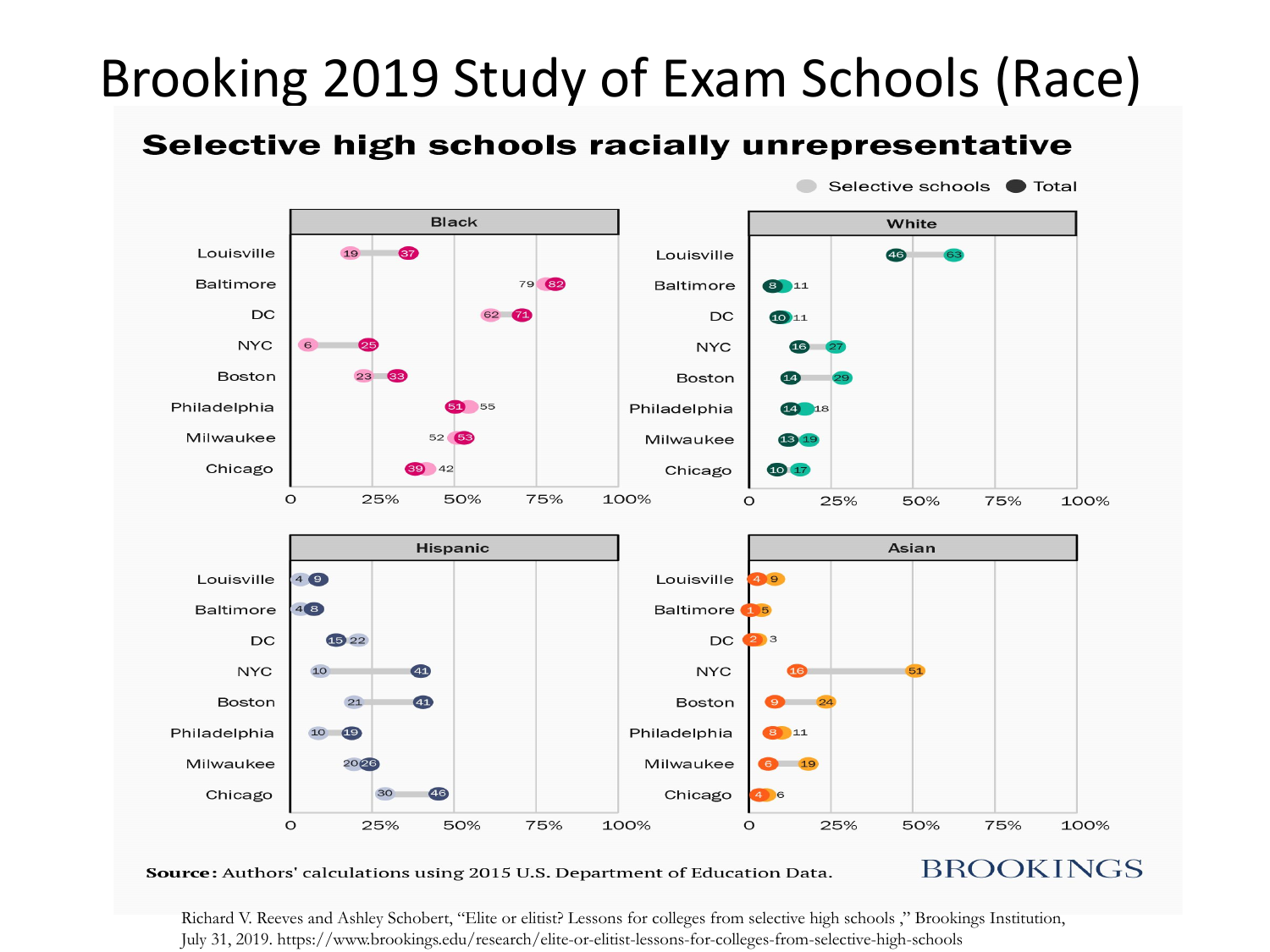#### Brooking 2019 Study of Exam Schools (Class)





homeless, under the care of CFSA.

Richard V. Reeves and Ashley Schobert, "Elite or elitist? Lessons for colleges from selective high schools ," Brookings Institution, July 31, 2019.

https://www.brookings.edu/research/elite-or-elitist-lessons-for-colleges-from-selective-high-schools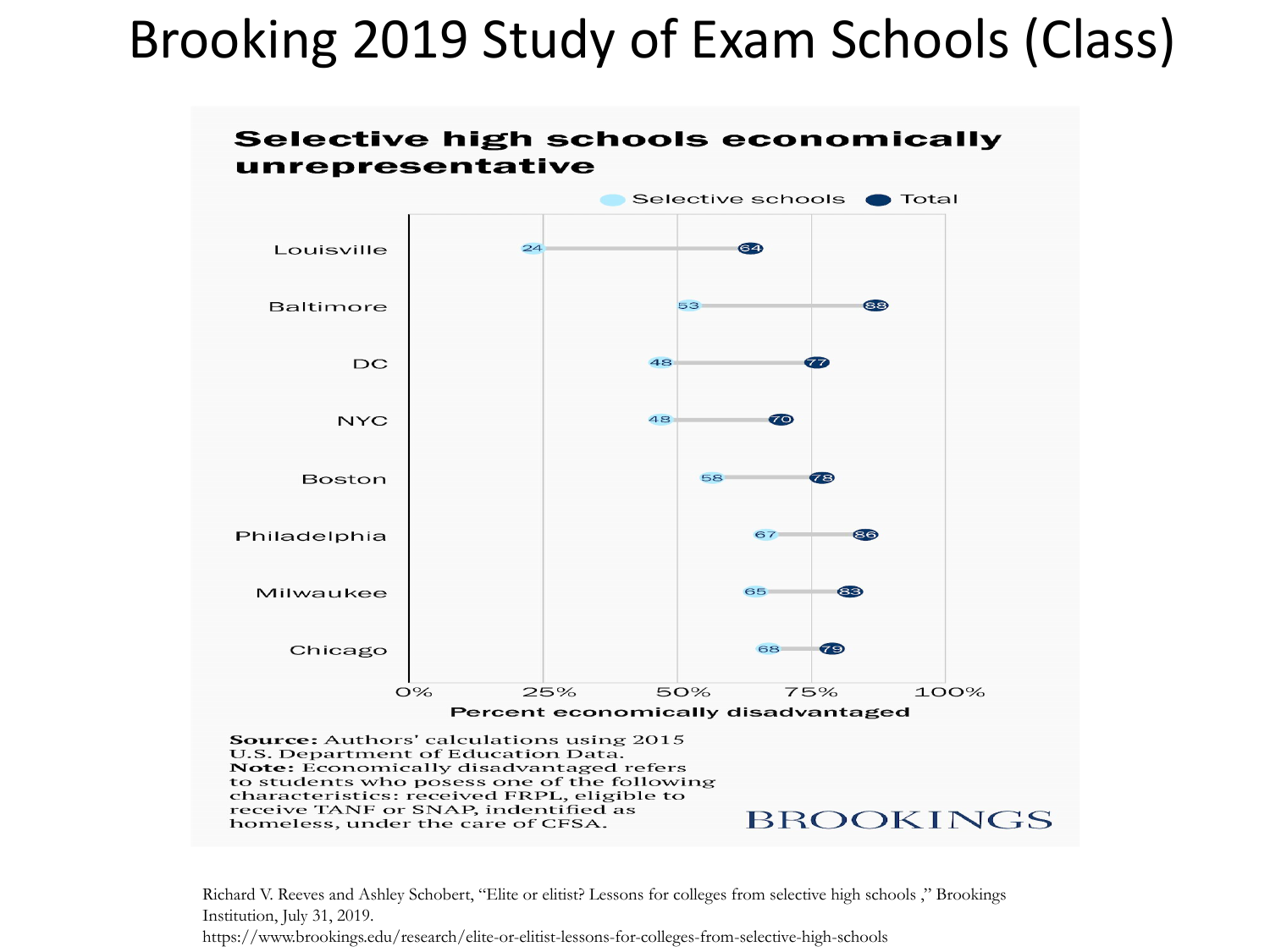## Whitney Young High School (Chicago)

Demographic makeup

- •29% Hispanic,
- •28% white
- •21% Black,
- •17% Asian,
- •4% Multiracial,
- •38% low-income

[https://www.illinoisreportcard.com/school.aspx?source=studentcharacteristics&source2=lowincome&Schoolid=150162990](https://www.illinoisreportcard.com/school.aspx?source=studentcharacteristics&source2=lowincome&Schoolid=150162990250764) [250764](https://www.illinoisreportcard.com/school.aspx?source=studentcharacteristics&source2=lowincome&Schoolid=150162990250764)